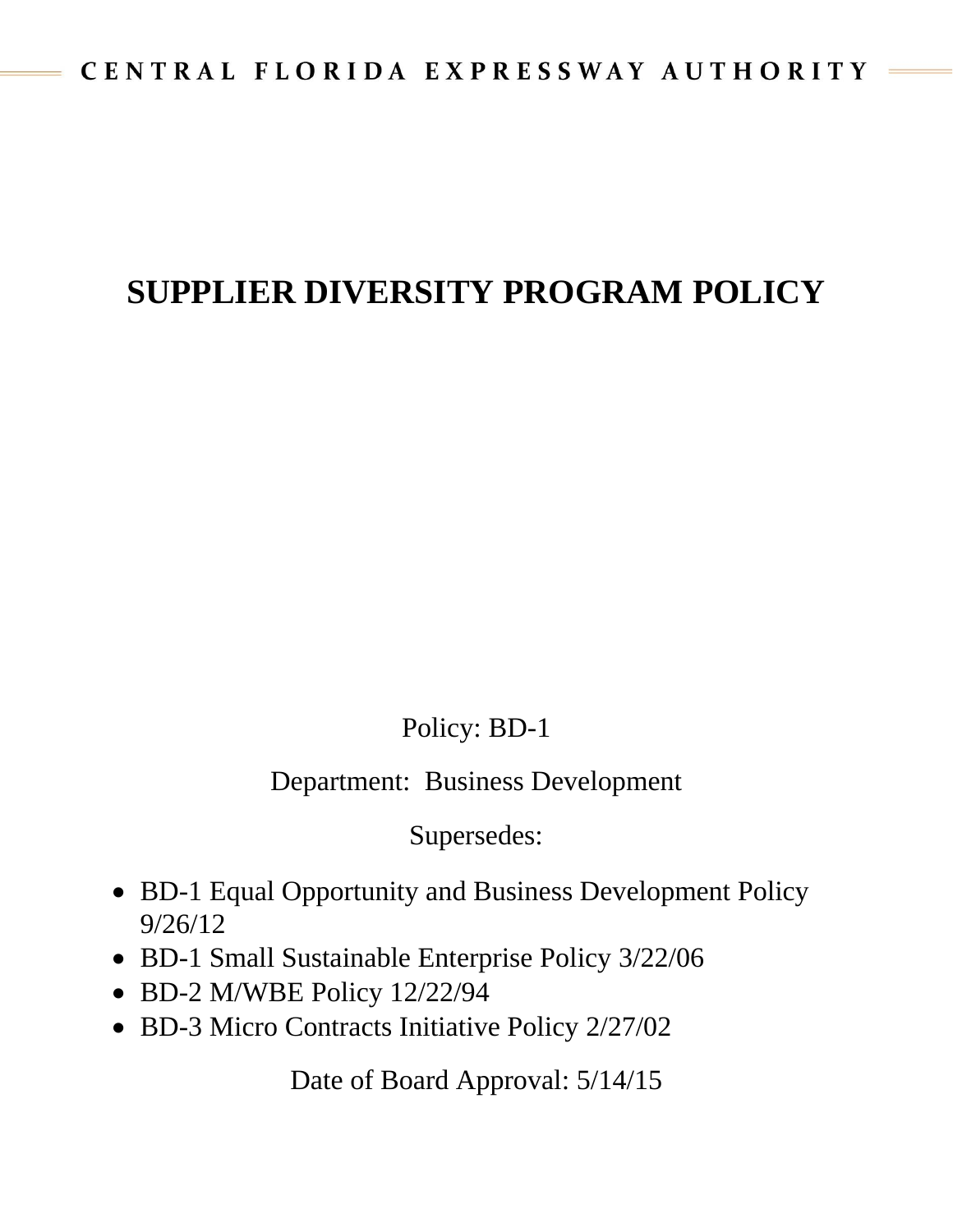# Central Florida Expressway Authority

Supplier Diversíty Program Policy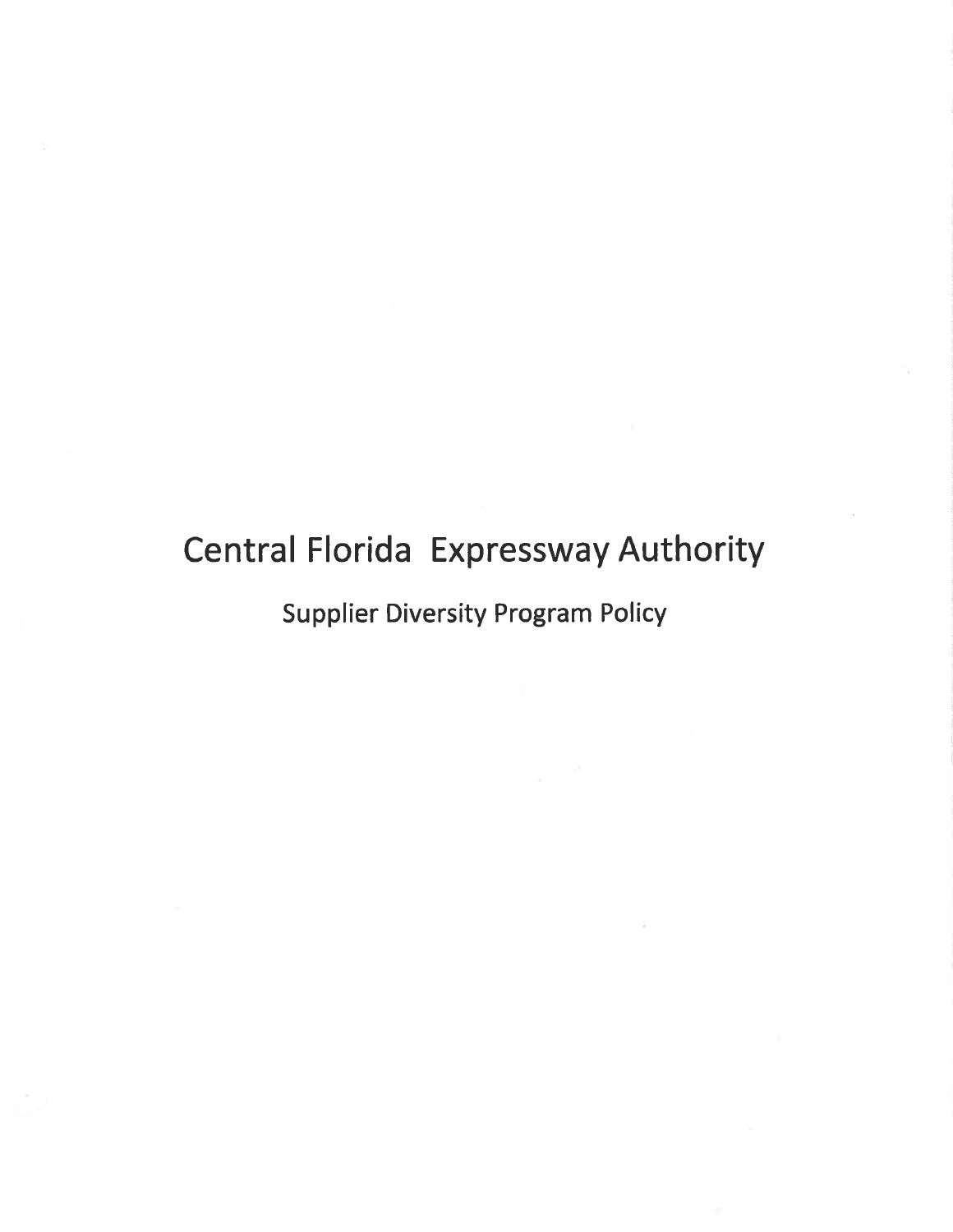### Central Florida Expressway Authority

Supplier Diversity Program Policy

#### Section 1. Mission of the Supplier Diversity Program

The mission of the Central Florida Expressway Authority (hereinafter referred to as the "Authority") Supplier Diversity Program is to provide small, disadvantaged business enterprise (DBE), minority and women-owned business enterprises (M/WBE) with an equal opportunity and equal access to partícipate in the Authority's procurement activities.

- A. To further stimulate the local economy, it is the intent of the Authority to assist qualified small disadvantaged, minority and women-owned business enterprises to bid as prime contractors; to joint venture when necessary with other established nonminority and minority contractors, and to bid as subcontractors. The Authority sets a L5% disadvantaged, minority and women-owned (D/M/WBE) business enterprise participation objective for CFX funded projects in the areas of: Construction, maintenance, professional services, and commodities.
- B. The Supplier Diversity Director, Procurement Director or designee and an appropriate Department Representative shall review each proposed project (bid or request for proposal) to determine the potential for subcontracting and for utilizing D/M/WBEs, considering the scope of work and available D/M/WBE's to potentially perform the work.
- C. The D/M/WBE objective for individual bids/RFPs may be higher or lower than the participation objective stated in Section A above. The objective reflects realistic D/M/WBE availability for the particular project. The objective placed in a solicitation is considered to be the minimum level of D/M/WBE participation expected for a particular procurement. The Authority may grant an exemption to a particular respondent based upon documented good faith efforts.
- D. ln cases where it is not reasonable to set a D/M/WBE objective, the Supplier Diversity Director may encourage the utilization of D/M/WBE through the bidder/respondent's purchase of goods and/ or services.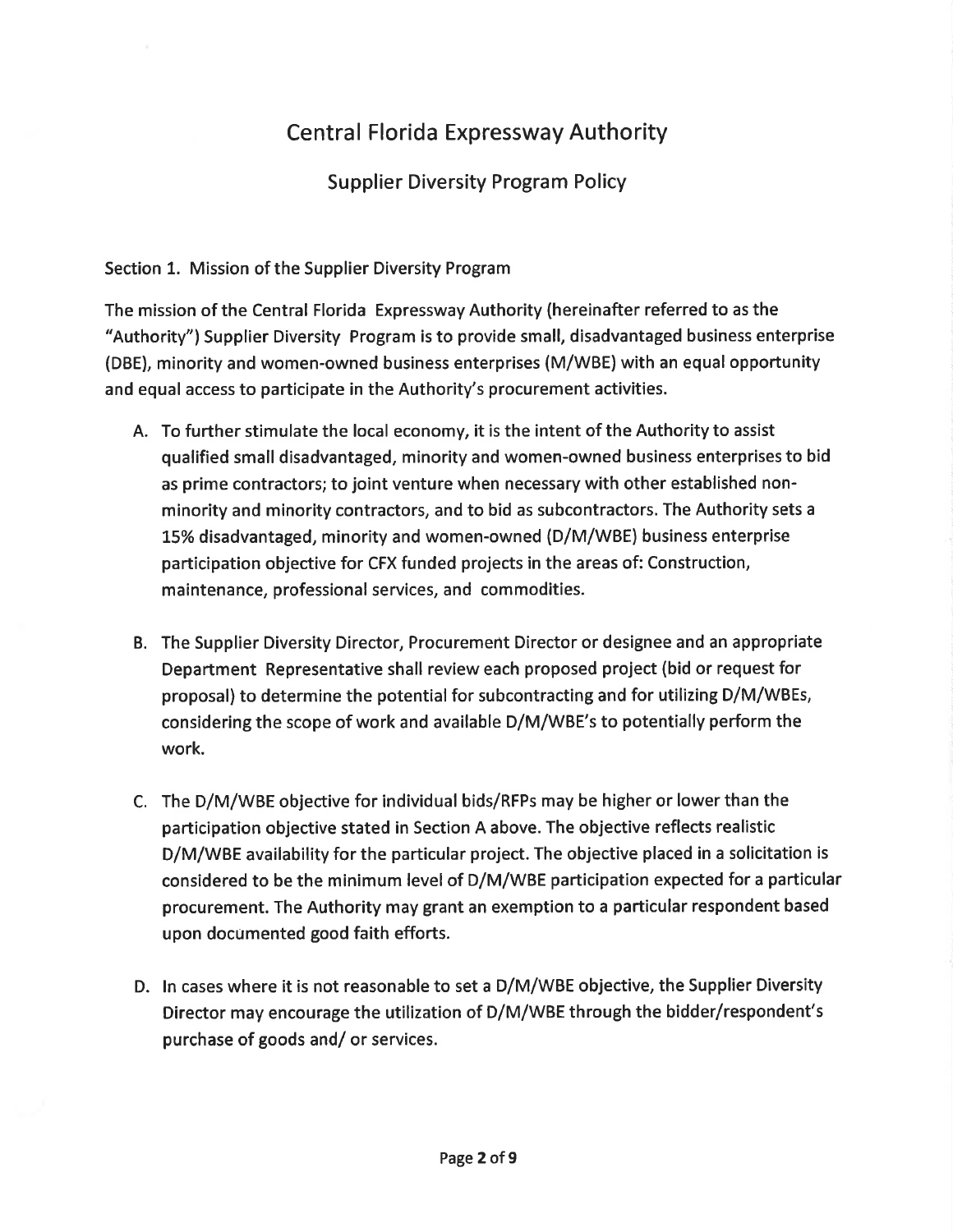#### Section 2. Equal Employment Opportunity

It is the policy of the Authority to encourage equal employment opportunity for minority and women in the work force by contractors and consulting firms. Contractors and consulting firms doing business with the Authority are encouraged to hire local minorities and women as employees when performing on Authority contracts.

#### Section 3. Program Participants

Minority and women-owned business enterprise(s) shall be independently owned and operated and certified by the City of Orlando or Orange County in order to become eligible to participate in the Authority's program objective. Firm(s) participating in the Unified Certification Program (UCP) identified by Florida Department of Transportation as a Disadvantaged Business Enterprise (DBE) will also be accepted, but must be independently owned and operated;

Independently owned and operated is defined as a business that is not affiliated or associated with the general contractor or prime contractor providing work or services on CFX project(s) or procurement in which the D/M/WBE seeks to participate. Affiliated status may be determined through common ownership, management, employees, facilities, inventory or any other factors, which would prevent or inhibit an independent status.

#### Section 4. Waiver

At any time prior to the solicitation of a bid and after receipt of bids for a contract, the Executive Director may grant a partial or complete waiver of the D/M/WBE objective for any contract in which it is demonstrated that participation cannot reasonably be achieved, or due to consideration of property, public safety, and health, including financial impact to the Authority.

#### Section 5. Prompt Payment

On initial payment, contractors must assure that all subcontractors and material suppliers having interest in the contract will receive prompt payment. The Authority will not make any progress payments after the initial payment until the contractor certifies that appropriate funds have been disbursed to all subcontractors and suppliers out of the previous progress payments received by the contractors, unless the contractor demonstrates good cause for not making the required payment and furnishes written notification of any such good cause to both the Authority and the affected subcontractors and suppliers.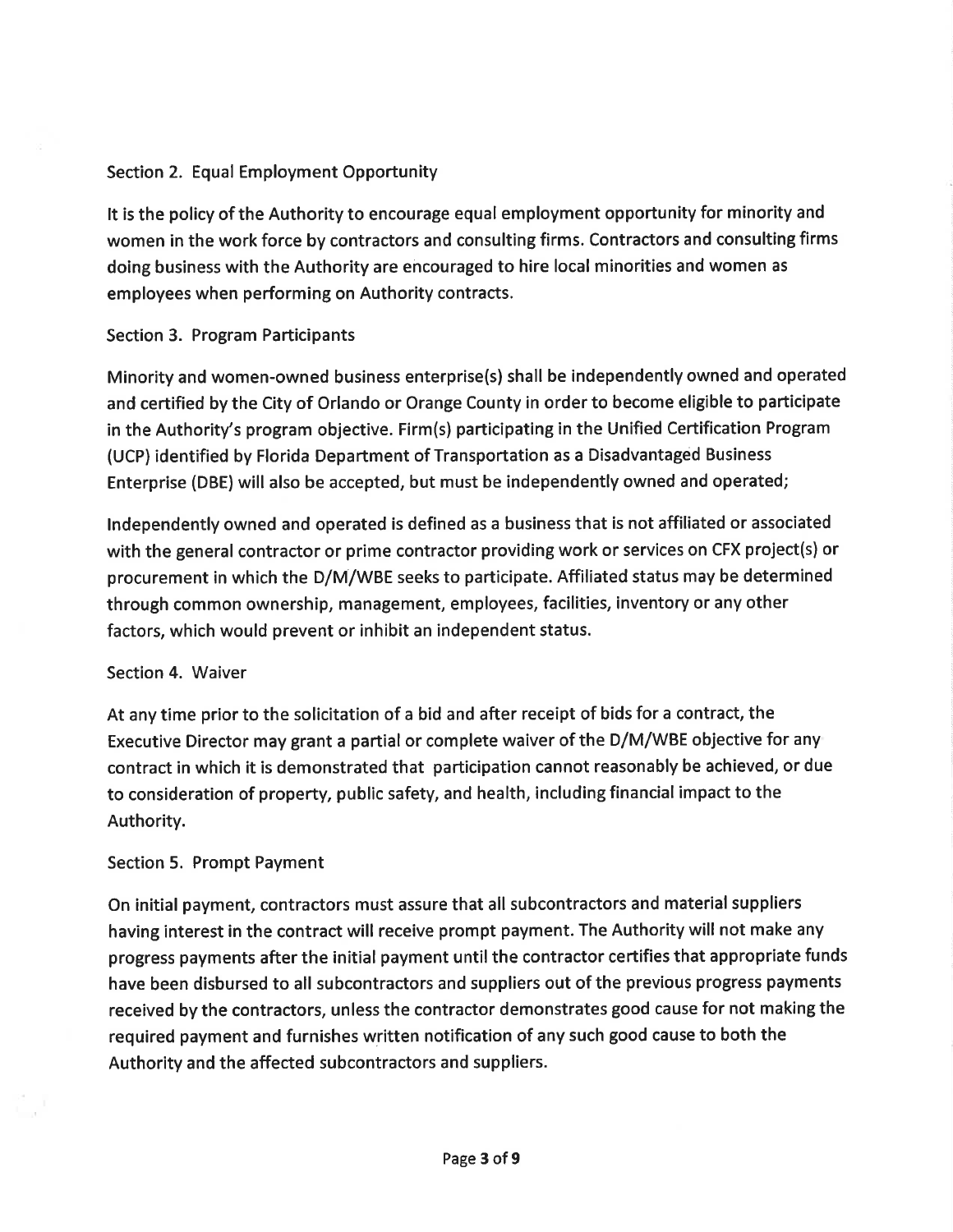#### Section 6. Payment Assistance

On contracts in which D/M/WBEs bid as prime contractors, the Executive Director may allow joint checks payable to a disadvantaged, minority or women-owned business enterprise and its primary material or supply house. Payment assistance is provided as outlined in the program procedures. The utilization of this Policy shall not in any way be construed to create <sup>a</sup> contractual relationship between the Authority and the supply or material house(s). lt is solely for the benefit and assistance to disadvantaged, minority and women-owned businesses. For the purpose of filing IRS form 1099, the total amount of any joint payment shall be considered payment only to the disadvantaged, minority or women-owned business enterprise.

#### Section 7. Supplier Diversity Outreach

The Authority's Supplier Diversity Program is intended to provide outreach and is designed to assist D/M/WBEs in overcoming their economic disadvantage by providing assistance as may be necessary and appropriate to awarded Authority contractors and to strengthen their skills to compete in the private and public sectors.

Section 8. Commodities and Contractual Services

A participation objective may be established in the procurement of commodities and contractual services that are competitively bid. To meet the Authority's participation objective, departments shall make every reasonable effort to utilize D/M/WBEs when available and reasonable.

Section 9. Maintenance Contracts

The Authority's encourages D/M/WBE participation for all maintenance contracts.

Section 10. Professional Services

The Authority encourages D/M/WBE participation for consultants and professional service contracts. The Authority will provide contracting opportunities for professional services pursuant to Section 287.055 Florida Statutes, known as the "Consultants Competitive Negotiation Act" pursuant to the award of bonus points in the selection process. Bonus points will be provided for D/M/WBE participation on professional service contracts.

Section 11. Construction Contracts

The D/M/WBE participation objective may be applied on a project-by-project basis. ln construction, the D/M/WBE participation objective will be considered on allconstruction contracts that are S1O0,OOO and above unless otherwise specified in the contract.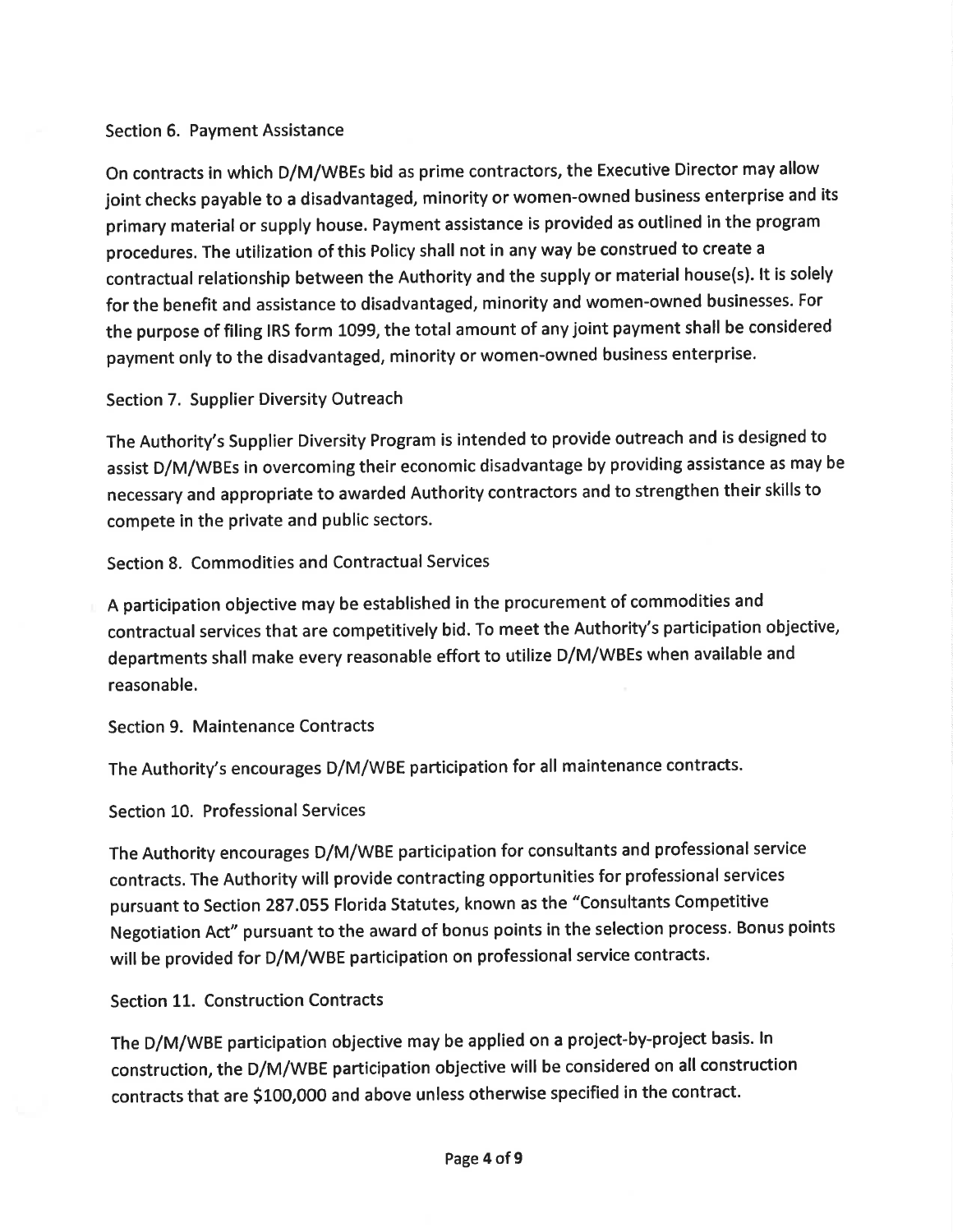#### Section 12. License Requirement

lf licensing is required in a specific area, credit for D/M/WBE subcontractors' participation will be granted only for licensed subcontractors. Contracts for construction of toll plazas or any building incidental to the roadway system must be accomplished by a licensed contractor and/or FDOT prequalification as established in the scope of work, This includes projects for renovation, repair, addition, demolition and asbestos abatement.

#### Section 13. Good Faith Efforts

A proposing prime consultant or contractor must make a good faith effort to meet participation objectives. All bidders/respondents, including D/M/WBE bidders/respondents shall either meet the participatíon objective or demonstrate in their bid or RFP response that good faith efforts were made, such as:

- 1) The bidder/respondent, at least seven days prior to the bid/RFP deadline, provided written notice to certified D/M/WBEs performing the type of work that the bidder/respondent intends to subcontract, advising the D/M/WBEs (a) of the specific work the bidder/respondent intends to subcontract; (b) that their interest in the contract is being solicited; and (c) how to obtain information about and review and inspect the contract plans and specifications;
- 2) The bidder/respondent selected economically feasible portions of the work to be performed by D/M/WBEs, including, where appropriate, breaking down contracts or combining elements of work into economically feasible units. The ability of the bidder/respondent to perform the work with its own work force will not excuse the bidder/respondent's failure to meet participation objectives;
- 3) The bidder/respondent provided interested D/M/WBEs assistance in reviewing the contract plans and specifications;
- 4) The D/M/WBE objective was not met by other responsive bidders/respondents;
- 5) The bidder/respondent submits all quotations received from D/M/WBEs and for those quotations not accepted, a reasonable explanation of why the D/M/WBE will not be used during the course of the contract;
- 6) The bidder/respondent assisted interested D/M/WBES in obtaining required bonding, lines of credit, or insurance, etc.;
- 7) The bidder/respondent selected subcontract types of work that match the capabilities of solicited D/M/WBEs.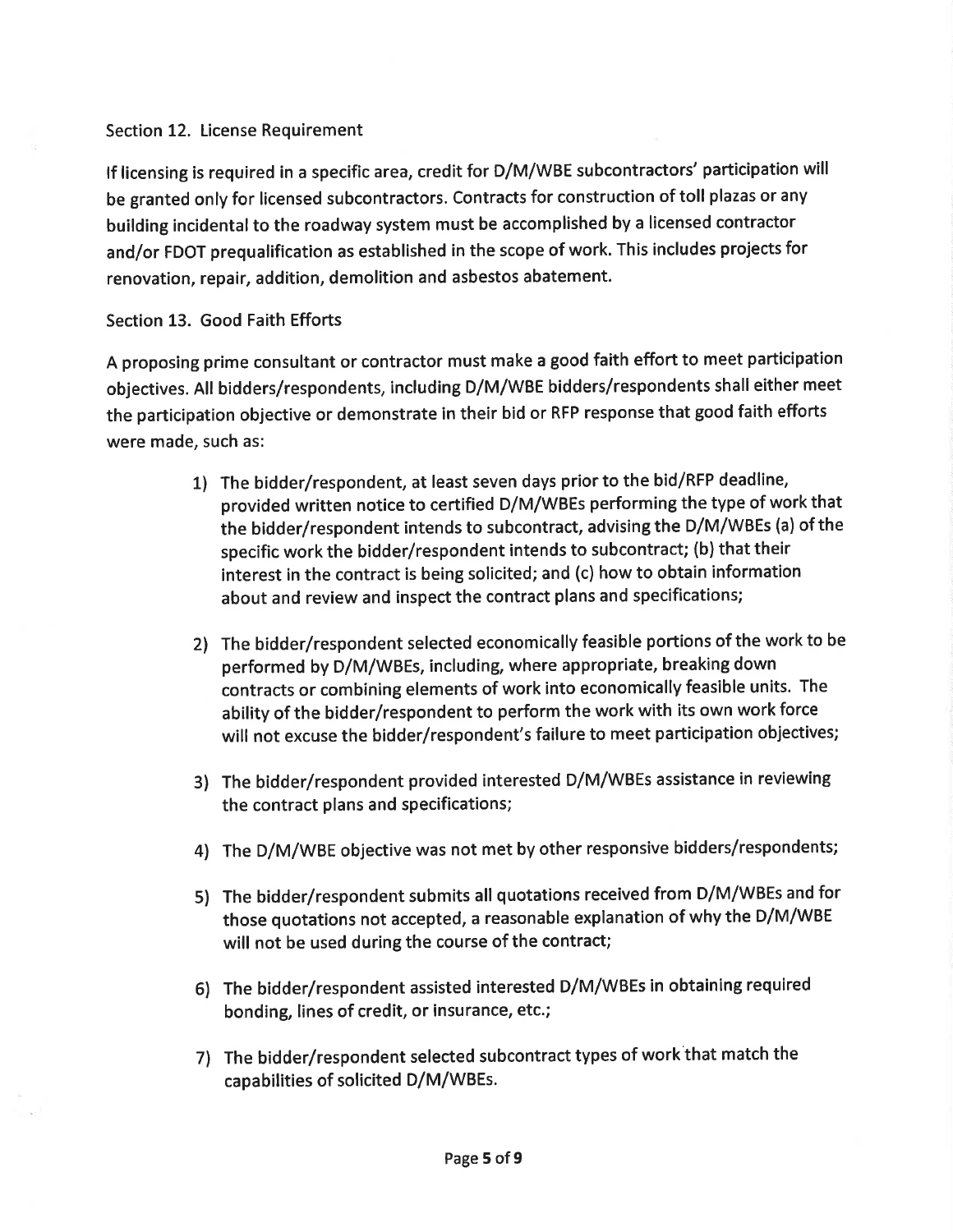The above list is not intended to be exclusive or exhaustive and the Authority will look not only at the different kinds of efforts that the bidder/respondent has made but also the quality, quantity and intensity of these efforts.

lf a contractor's D/M/WBE participation falls below what has been approved by the Supplier Diversity Department, the bidder must submit good faith effort documentation to the Supplier Diversity Department for determination as to whether the contractor made a good faith effort to comply with the Authority's participation objectives.

#### Section 14. Responsibility/Monitoring

Monitoring will be conducted to ensure that contractors are complying with the objective of the Authority's Supplier Diversity Program Policy. The Supplier Diversity Director has the responsibility for providing guidance, technical assistance, monitoring good faith efforts and monitoring contract performance and compliance in respect to those project(s) with <sup>a</sup> D/M/WBE objective.

- A. The D/M/WBE utilization summary shall be completed and submitted with the contractor's proposal. The D/M/WBE subcontractor(s) listed on the form shall not be changed without the prior written authorization from the Supplier Diversity Director or designee.
- B. Unless approved in advance by the Authority, the contractor shall not perform work with its forces that has been identified on the utilization form to be performed by D/M/WBE firm(s). If a D/M/WBE subcontractor is unable to successfully perform the work, the contractor shall make a good faith effort to replace that firm with another D/M/WBE firm and provide an updated utilization form prior to starting or proceeding with the subject item of work. The Authority reserves the right to withhold or deny payment for work performed that does not comply with this article.

#### Section 15. Non-Performance and Remedies

Consultants and contractors found in non-compliance with their participation commitments may be suspended from bidding with the Authority for one (1) year if their good faith effort support documentation is not accepted by the Supplier Diversity Director or designee.

The Central Florida Expressway Authority reserves the right to exercise any available remedy in the event of a contractor's failure to perform any of its obligations pursuant of the Supplier Díversity Program Policy.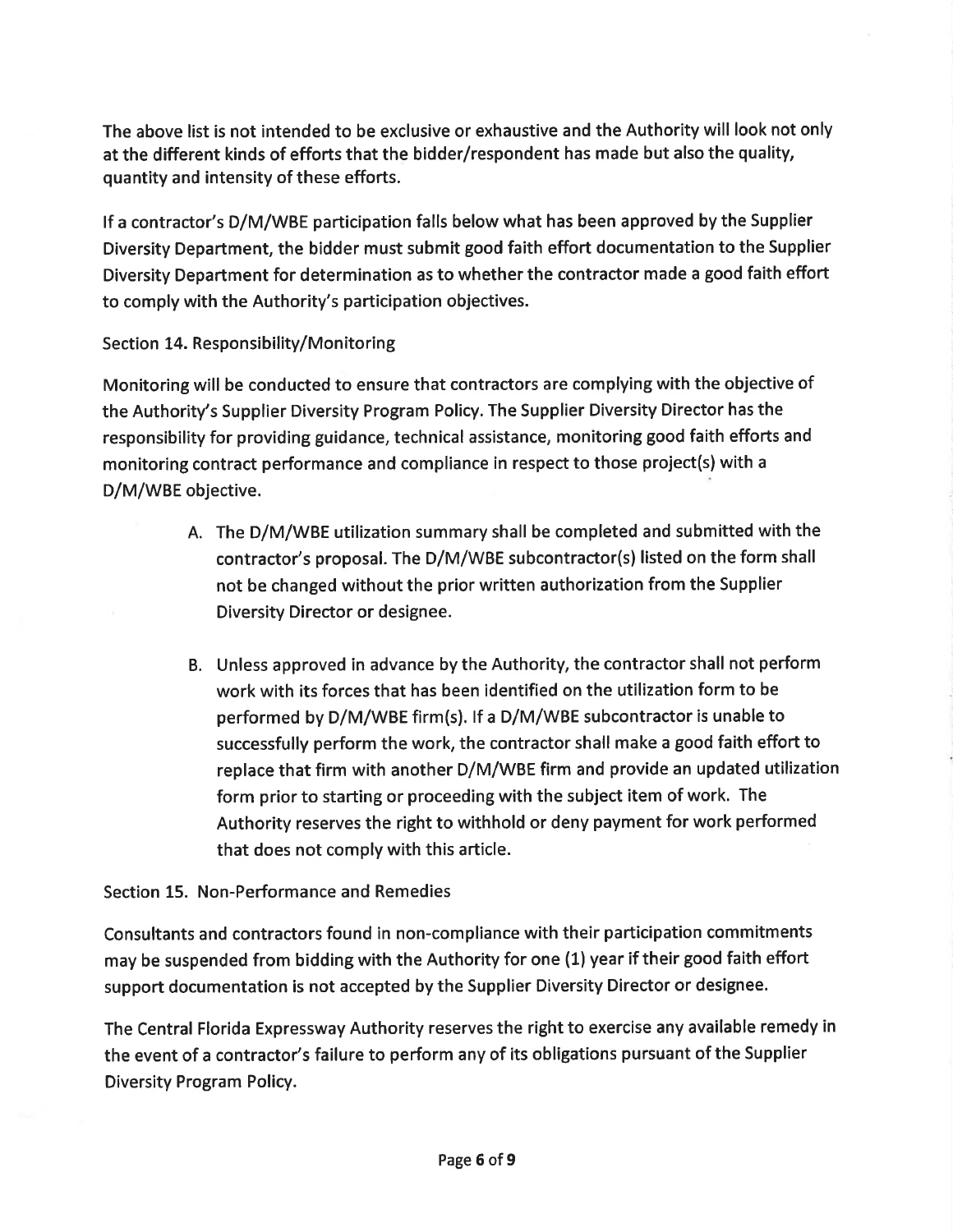#### Section 16. Program Review

The Supplier Diversity Director will review and evaluate the policy and procedures on an annual basis and will update the policy and related procedures as needed. Any policy change will be approved by the Authority's Board prior to implementation of such change.

Section 17. Sheltered Market lnitiative for Small Sustainable Business Enterprise Program

- A. The Small Sustainable Business Enterprise (SSBE) Program provides the Authority with the opportunity to utilize a sheltered market; when at least three (3) businesses are available and capable of performing the scope of work identified within the solicitation Only firms registered in the SSBE program are eligible to participate in the shelter market opportunity. Firm(s) participating in this program must perform at least fifty percent of the work designated within the scope of work unless approved by the Supplier Diversity Director or designee.
- B. The SSBE Program allows the Authority to provide increased direct contracting opportunities to small businesses and will assist in the development of these businesses to become prime contractors and consultants. The Authority may designate specific projects estimated up to 55,000,000 for the SSBE Program. The primary objective of this policy is to enable small businesses to transition to the next level.
- C. The SSBE Program is established in the Procurement Policy for small contracts between SS0,OOO.OO and 5200,000.00; for solicitations under the SSBE Program. The Executive Director can authorize advertisement and award of these contracts in order to expedite the bidding and award process. The Executive Director, in consultation with the Director of Supplier Diversity, may identify certain projects as appropriate for bidding and award under a sheltered market initiative for the SSBE program.

To qualify for the Sheltered Market lnitiative for the SSBE program, firm(s) must be registered with the Authority and meet the following eligibility requirements:

- 1) The business must be locally domiciled within Orange County SMSA (Orange, Lake, Osceola and Seminole Counties)
- 2) The firm must be independently owned and operated and providing a commercially useful function for one (1) year prior to submittal.
- 3) The Business employs 50 or fewer employees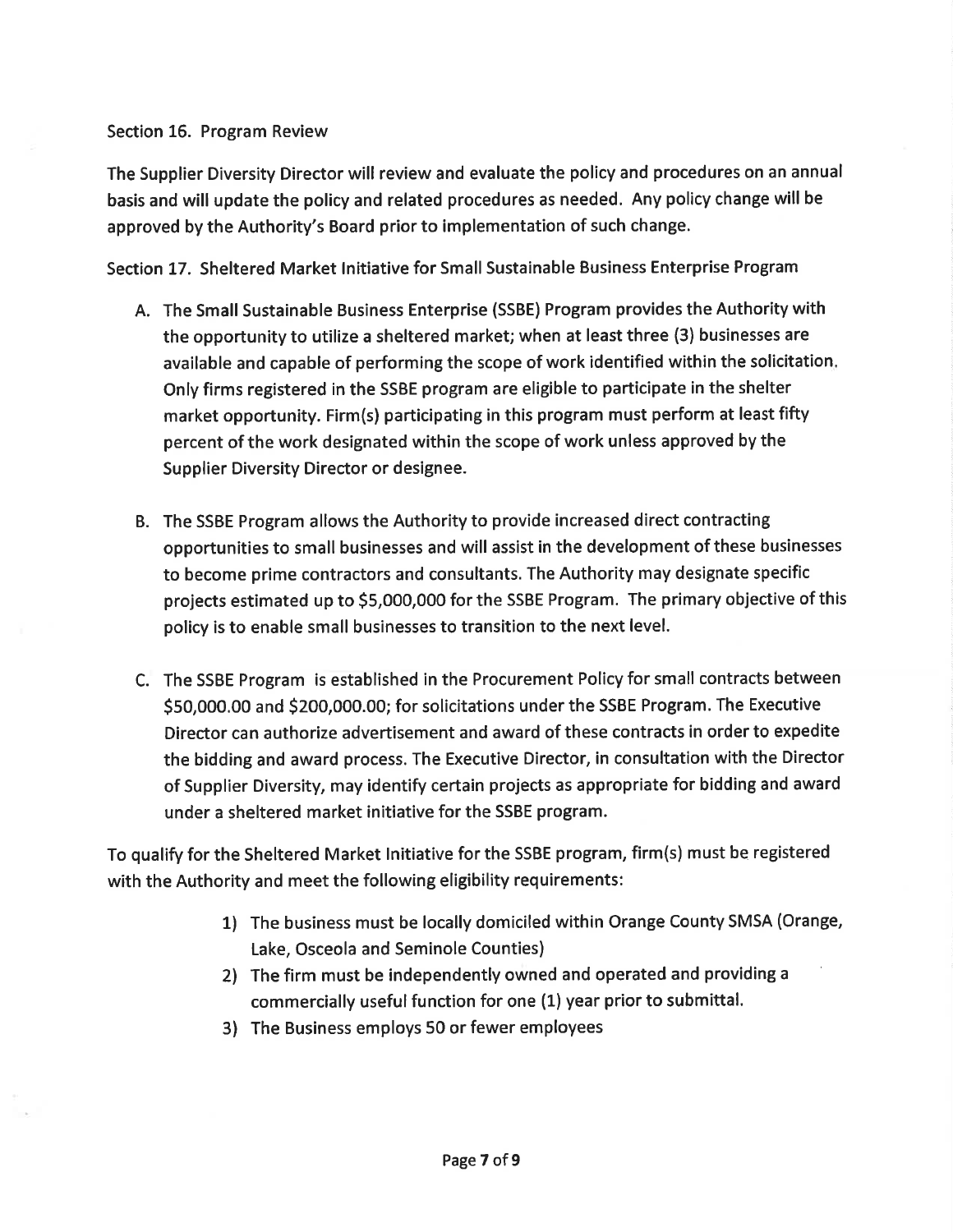- 4) Owner(s) must be a legal resident of the State of Florida.
- 5) The firm's annual gross sales averaged over the previous three years, cannot exceed the following:
	- a. Commodities states states states and the states states states states states states states states states states states states states states states states states states states states states states states states states sta b. Professional Services 6th and the state of the S10,000,000.00
	- c. Construction  $\lesssim 20,000,000.00$

6) Obtain all required state/local licenses, certificate of business etc.. required to perform lines of business. Section 12 of this policy defines License Requirements.

Firm(s) participating in the SSBE program must resubmit annually in order to stay active in the program.

D. Graduation

Firm(s) that no longer meet the eligibility requirements stated in the Section 17 C above shall graduate from the SSBE program. Firm(s) shall be allowed to remain eligible to participate in contract(s) and bids/RFP's submitted prior to graduation.

#### Section 18 Disadvantaged Business Enterprise (DBE) Program Requirements

It is the policy of the Central Florida Expressway Authority (CFX) that a disadvantaged program be established as defined by 49 Code of the Federal Regulations (CFR) Part 26, which shall have an opportunity for DBE firm(s) to participate in the performance of CFX. The objectives of the United States Department of Transportation (DOT) DBE program are to ensure nondiscrimination in the award and administration of contracts, ensure firms fully meet eligibility standards help remove barriers to participate, create a level playing field, assist in development of a firm so it can compete successfully outside of the program, provide flexibility and ensure narrow tailoring of the program. CFX has received approval from Federal Highway Administration to adopt and use the Florida Department of Transportation (FDOT) race neutral program goal and DBE contract specifications, as applicable

CFX and its contractors shall take all necessary and reasonable steps to ensure that disadvantaged businesses have an opportunity to compete for and perform on DOT federally funded contracts in a non-discriminatory environment

CFX shall require its contractors to not discriminate on the basis of race, color, national origin, and sex in the award and performance of federally funded contracts. Each DOT federally funded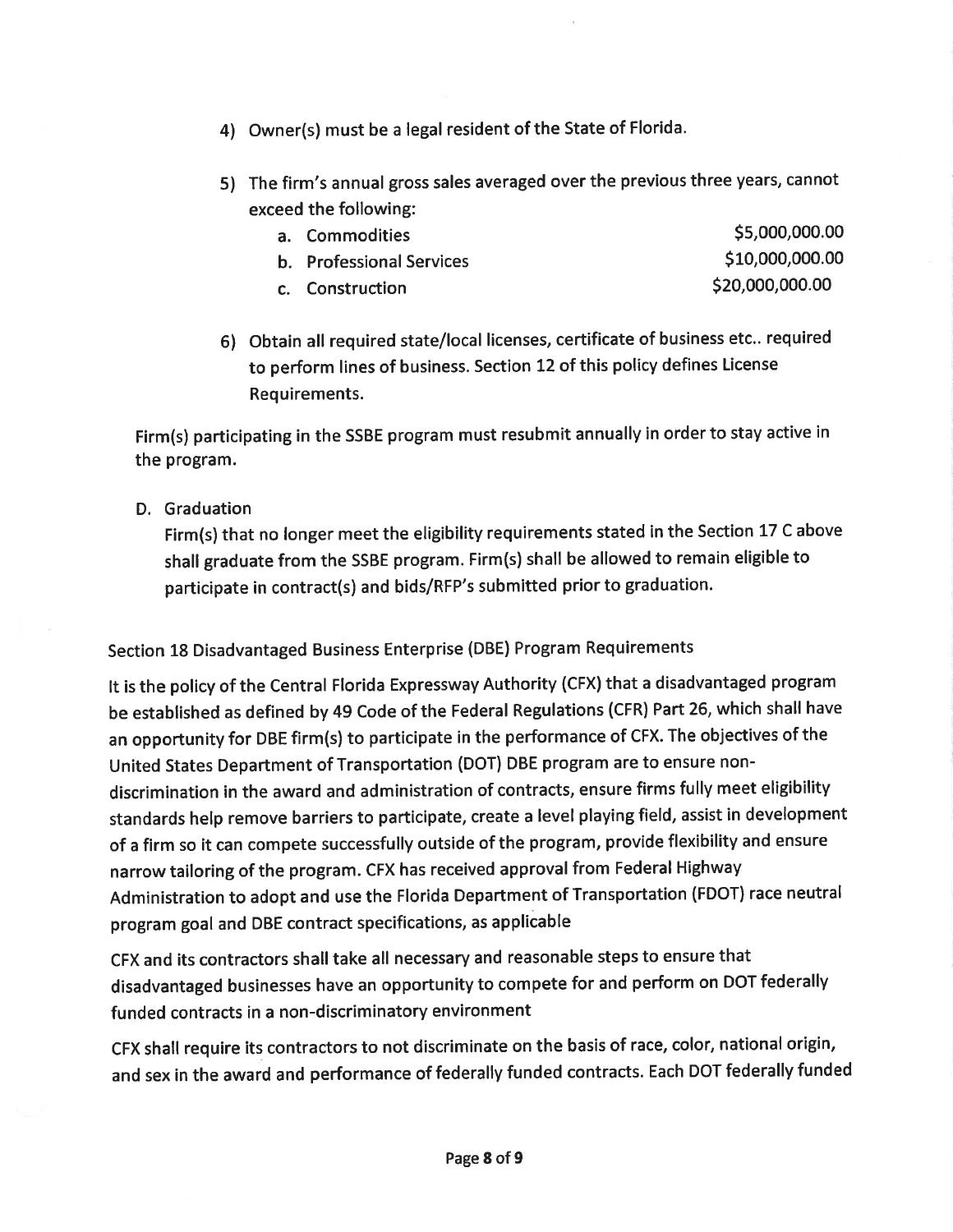contract CFX signs with a contractor and each subsequent subcontract the prime signs with lower tier contractors will include the following assurance:

> a. The contractor, sub recipient or subcontractor shall not discriminate on the basis of race, color, national origin, or sex in the performance of this contract. The contractor shall carry out applicable requirements of 49 CFR part 26 in the award and administration of DOT assisted contracts. Failure by the contractor to carry out these requirements is a material breach of this contract, which may result in the termination of this contract or such other remedy as the recipient deems appropriate.

Section 19 Management and Technical Assistance

The Authority may provide management guidance, technical assistance, training and mentorship to participants of the SSBE Program. The Authority may also refer participants to financial and bond assistance providers. ln addition, the Authority may assist participating firms with reasonable up-front costs as determined on a project by project basis.